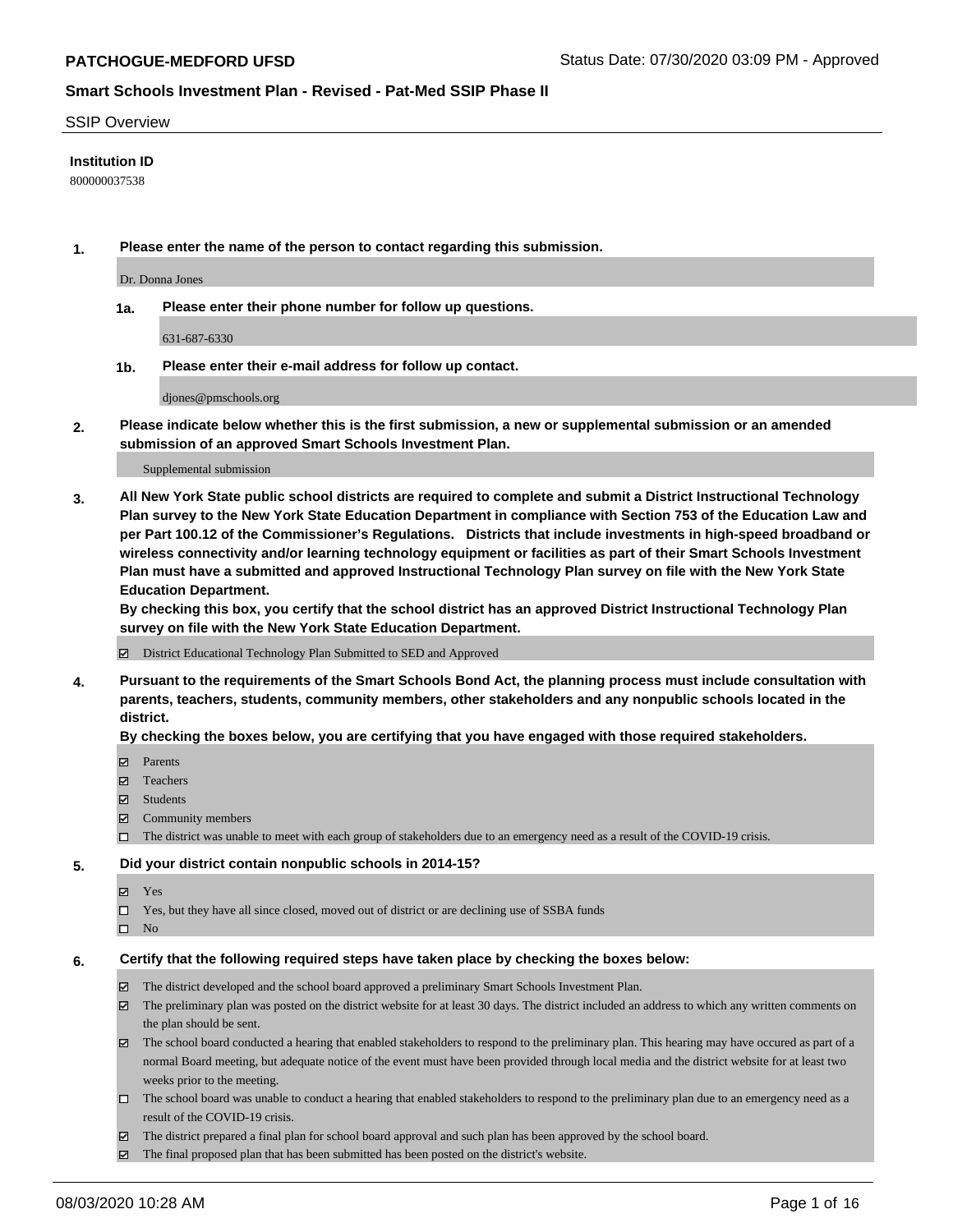SSIP Overview

**6a. Please upload the proposed Smart Schools Investment Plan (SSIP) that was posted on the district's website, along with any supporting materials. Note that this should be different than your recently submitted Educational Technology Survey. The Final SSIP, as approved by the School Board, should also be posted on the website and remain there during the course of the projects contained therein.**

SSIP Phase 2 and 3 Presentation - Final SSIP - 6-2-17.pdf

**6b. Enter the webpage address where the final Smart Schools Investment Plan is posted. The Plan should remain posted for the life of the included projects.**

https://www.pmschools.org/Page/188

**7. Please enter an estimate of the total number of students and staff that will benefit from this Smart Schools Investment Plan based on the cumulative projects submitted to date.**

9,000

**8. An LEA/School District may partner with one or more other LEA/School Districts to form a consortium to pool Smart Schools Bond Act funds for a project that meets all other Smart School Bond Act requirements. Each school district participating in the consortium will need to file an approved Smart Schools Investment Plan for the project and submit a signed Memorandum of Understanding that sets forth the details of the consortium including the roles of each respective district.**

 $\Box$  The district plans to participate in a consortium to partner with other school district(s) to implement a Smart Schools project.

#### **9. Please enter the name and 6-digit SED Code for each LEA/School District participating in the Consortium.**

| Partner LEA/District | ISED BEDS Code |
|----------------------|----------------|
| (No Response)        | (No Response)  |

## **10. Please upload a signed Memorandum of Understanding with all of the participating Consortium partners.**

(No Response)

## **11. Your district's Smart Schools Bond Act Allocation is:**

\$6,047,604

#### **12. Final 2014-15 BEDS Enrollment to calculate Nonpublic Sharing Requirement**

|            | Public Enrollment | Nonpublic Enrollment | Total Enrollment | I Nonpublic Percentage |
|------------|-------------------|----------------------|------------------|------------------------|
| Enrollment | .661              | 227<br>ാാ '          | 0.998.00         | 4.21                   |

**13. This table compares each category budget total, as entered in that category's page, to the total expenditures listed in the category's expenditure table. Any discrepancies between the two must be resolved before submission.**

|                                          | Sub-Allocations | <b>Expenditure Totals</b> | Difference |
|------------------------------------------|-----------------|---------------------------|------------|
| <b>School Connectivity</b>               | 0.00            | 0.00                      | 0.00       |
| Connectivity Projects for<br>Communities | 0.00            | 0.00                      | 0.00       |
| Classroom Technology                     | 304,300.00      | 304,300.00                | 0.00       |
| Pre-Kindergarten Classrooms              | 0.00            | 0.00                      | 0.00       |
| Replace Transportable<br>Classrooms      | 0.00            | 0.00                      | 0.00       |
| <b>High-Tech Security Features</b>       | 0.00            | 0.00                      | 0.00       |
| Nonpublic Loan                           | 2,918.42        | 2,918.42                  | $-0.00$    |
| Totals:                                  |                 |                           |            |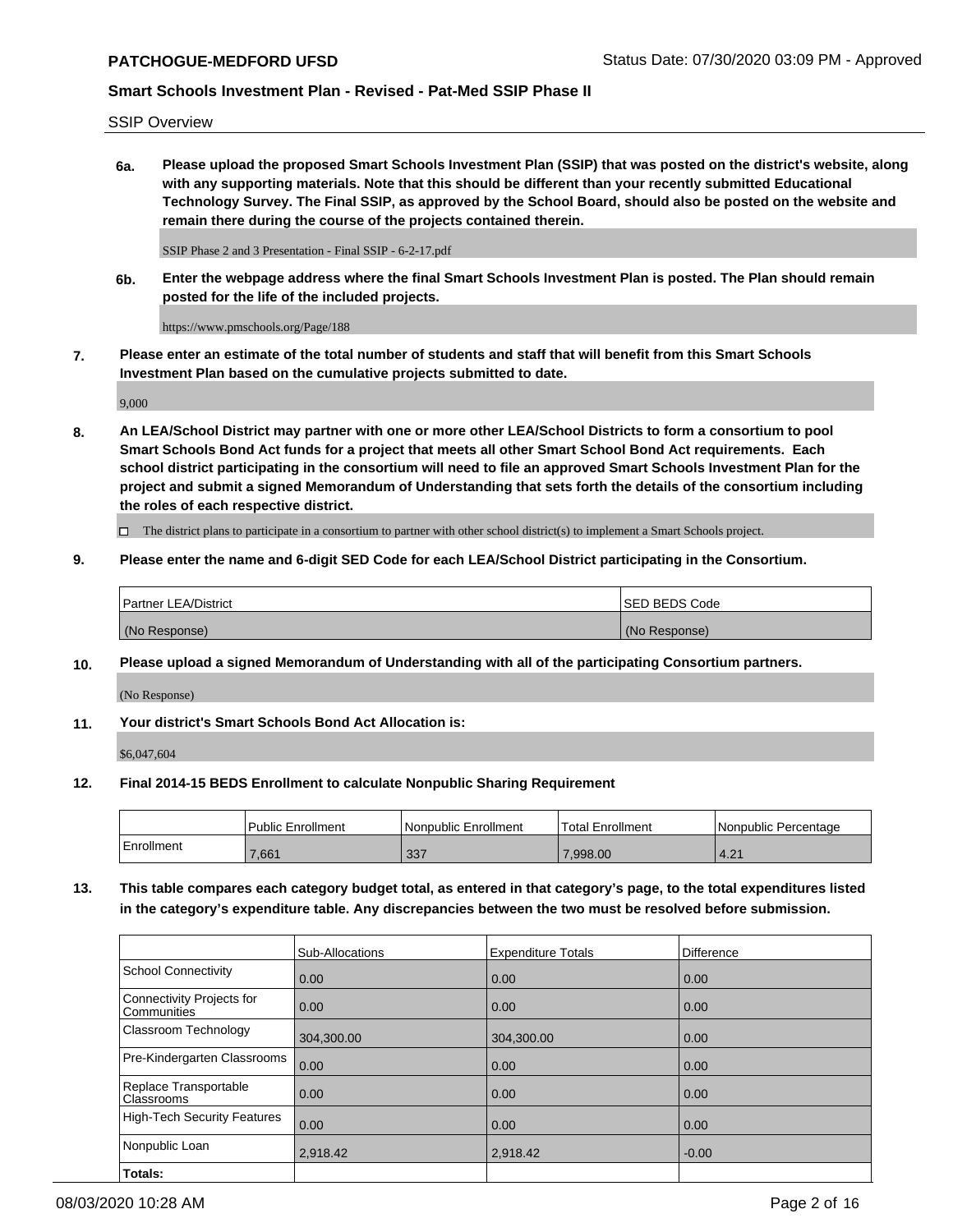SSIP Overview

| 307,218         | 307,218               | -0                |
|-----------------|-----------------------|-------------------|
| Sub-Allocations | Totals<br>Expenditure | <b>Difference</b> |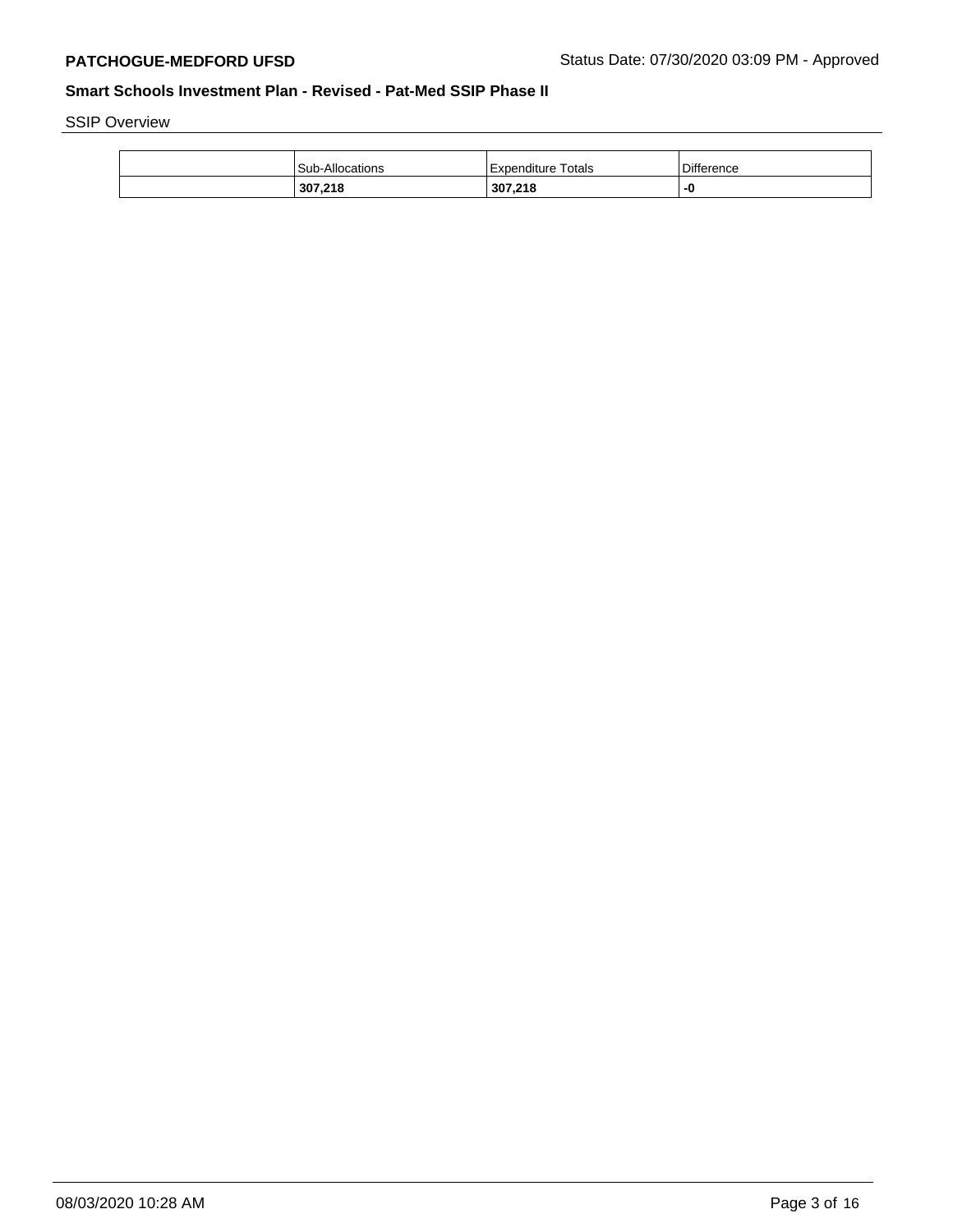School Connectivity

- **1. In order for students and faculty to receive the maximum benefit from the technology made available under the Smart Schools Bond Act, their school buildings must possess sufficient connectivity infrastructure to ensure that devices can be used during the school day. Smart Schools Investment Plans must demonstrate that:**
	- **• sufficient infrastructure that meets the Federal Communications Commission's 100 Mbps per 1,000 students standard currently exists in the buildings where new devices will be deployed, or**
	- **• is a planned use of a portion of Smart Schools Bond Act funds, or**
	- **• is under development through another funding source.**

**Smart Schools Bond Act funds used for technology infrastructure or classroom technology investments must increase the number of school buildings that meet or exceed the minimum speed standard of 100 Mbps per 1,000 students and staff within 12 months. This standard may be met on either a contracted 24/7 firm service or a "burstable" capability. If the standard is met under the burstable criteria, it must be:**

**1. Specifically codified in a service contract with a provider, and**

**2. Guaranteed to be available to all students and devices as needed, particularly during periods of high demand, such as computer-based testing (CBT) periods.**

**Please describe how your district already meets or is planning to meet this standard within 12 months of plan submission.**

(No Response)

**1a. If a district believes that it will be impossible to meet this standard within 12 months, it may apply for a waiver of this requirement, as described on the Smart Schools website. The waiver must be filed and approved by SED prior to submitting this survey.**

 $\Box$  By checking this box, you are certifying that the school district has an approved waiver of this requirement on file with the New York State Education Department.

**2. Connectivity Speed Calculator (Required). If the district currently meets the required speed, enter "Currently Met" in the last box: Expected Date When Required Speed Will be Met.**

|                  | l Number of     | Required Speed | Current Speed in | Expected Speed | Expected Date                        |
|------------------|-----------------|----------------|------------------|----------------|--------------------------------------|
|                  | <b>Students</b> | In Mbps        | <b>Mbps</b>      | to be Attained | When Required                        |
|                  |                 |                |                  |                | Within 12 Months 1Speed Will be Met1 |
| Calculated Speed | (No Response)   | 0.00           | (No Response)    | (No Response)  | l (No Response)                      |

**3. Describe how you intend to use Smart Schools Bond Act funds for high-speed broadband and/or wireless connectivity projects in school buildings.**

(No Response)

**4. Describe the linkage between the district's District Instructional Technology Plan and how the proposed projects will improve teaching and learning. (There should be a link between your response to this question and your responses to Question 1 in Section IV - NYSED Initiatives Alignment: "Explain how the district use of instructional technology will serve as a part of a comprehensive and sustained effort to support rigorous academic standards attainment and performance improvement for students."** 

**Your answer should also align with your answers to the questions in Section II - Strategic Technology Planning and the associated Action Steps in Section III - Action Plan.)**

(No Response)

**5. If the district wishes to have students and staff access the Internet from wireless devices within the school building, or in close proximity to it, it must first ensure that it has a robust Wi-Fi network in place that has sufficient bandwidth to meet user demand.**

**Please describe how you have quantified this demand and how you plan to meet this demand.**

(No Response)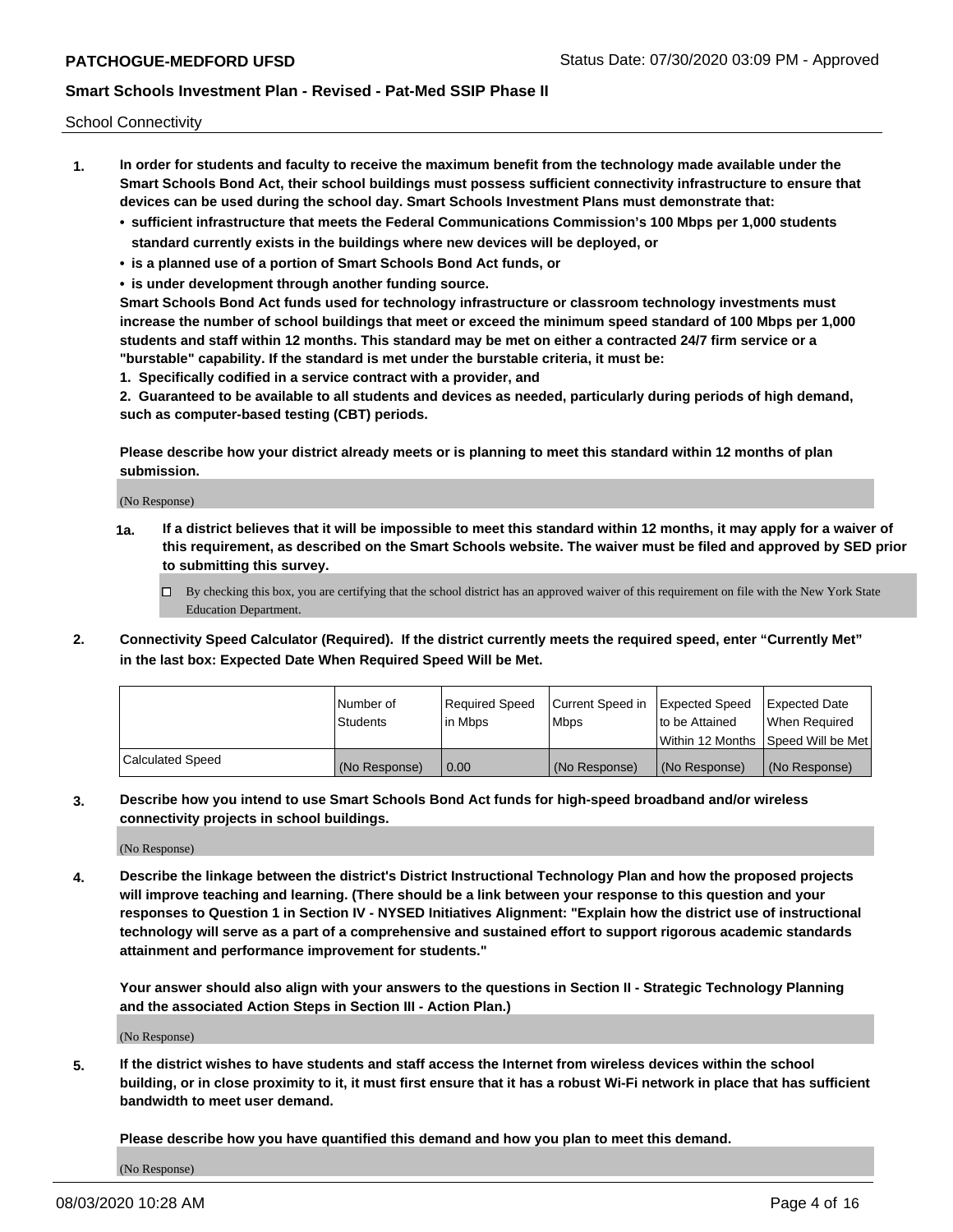School Connectivity

**6. Smart Schools plans with any expenditures in the School Connectivity category require a project number from the Office of Facilities Planning. Districts must submit an SSBA LOI and receive project numbers prior to submitting the SSIP. As indicated on the LOI, some projects may be eligible for a streamlined review and will not require a building permit.**

**Please indicate on a separate row each project number given to you by the Office of Facilities Planning.**

| Project Number |  |
|----------------|--|
| (No Response)  |  |
| (No Response)  |  |

**7. Certain high-tech security and connectivity infrastructure projects may be eligible for an expedited review process as determined by the Office of Facilities Planning.**

**Was your project deemed eligible for streamlined review?**

Yes

**7a. Districts that choose the Streamlined Review Process will be required to certify that they have reviewed all installations with their licensed architect or engineer of record and provide that person's name and license number. The licensed professional must review the products and proposed method of installation prior to implementation and review the work during and after completion in order to affirm that the work was codecompliant, if requested.**

■ I certify that I have reviewed all installations with a licensed architect or engineer of record.

#### **8. Include the name and license number of the architect or engineer of record.**

| <b>Name</b>   | License Number |
|---------------|----------------|
| (No Response) | (No Response)  |
| (No Response) | (No Response)  |

#### **9. Public Expenditures – Loanable (Counts toward the nonpublic loan calculation)**

| Select the allowable expenditure type.<br>Repeat to add another item under each type. | <b>PUBLIC</b> Items to be<br>l Purchased | Quantity             | Cost Per Item    | <b>Total Cost</b> |
|---------------------------------------------------------------------------------------|------------------------------------------|----------------------|------------------|-------------------|
| (No Response)                                                                         | (No Response)                            | l (No<br>l Response) | (No<br>Response) | $\overline{0.00}$ |
|                                                                                       |                                          |                      | 0.00             |                   |

#### **10. Public Expenditures – Non-Loanable (Does not count toward nonpublic loan calculation)**

| Select the allowable expenditure          | <b>PUBLIC</b> Items to be purchased | Quantity      | Cost per Item | <b>Total Cost</b> |
|-------------------------------------------|-------------------------------------|---------------|---------------|-------------------|
| type.<br>Repeat to add another item under |                                     |               |               |                   |
| each type.                                |                                     |               |               |                   |
| (No Response)                             | (No Response)                       | (No Response) | (No Response) | 0.00              |
|                                           |                                     | U             | 0.00          |                   |

#### **11. Final 2014-15 BEDS Enrollment to calculate Nonpublic Sharing Requirement (no changes allowed.)**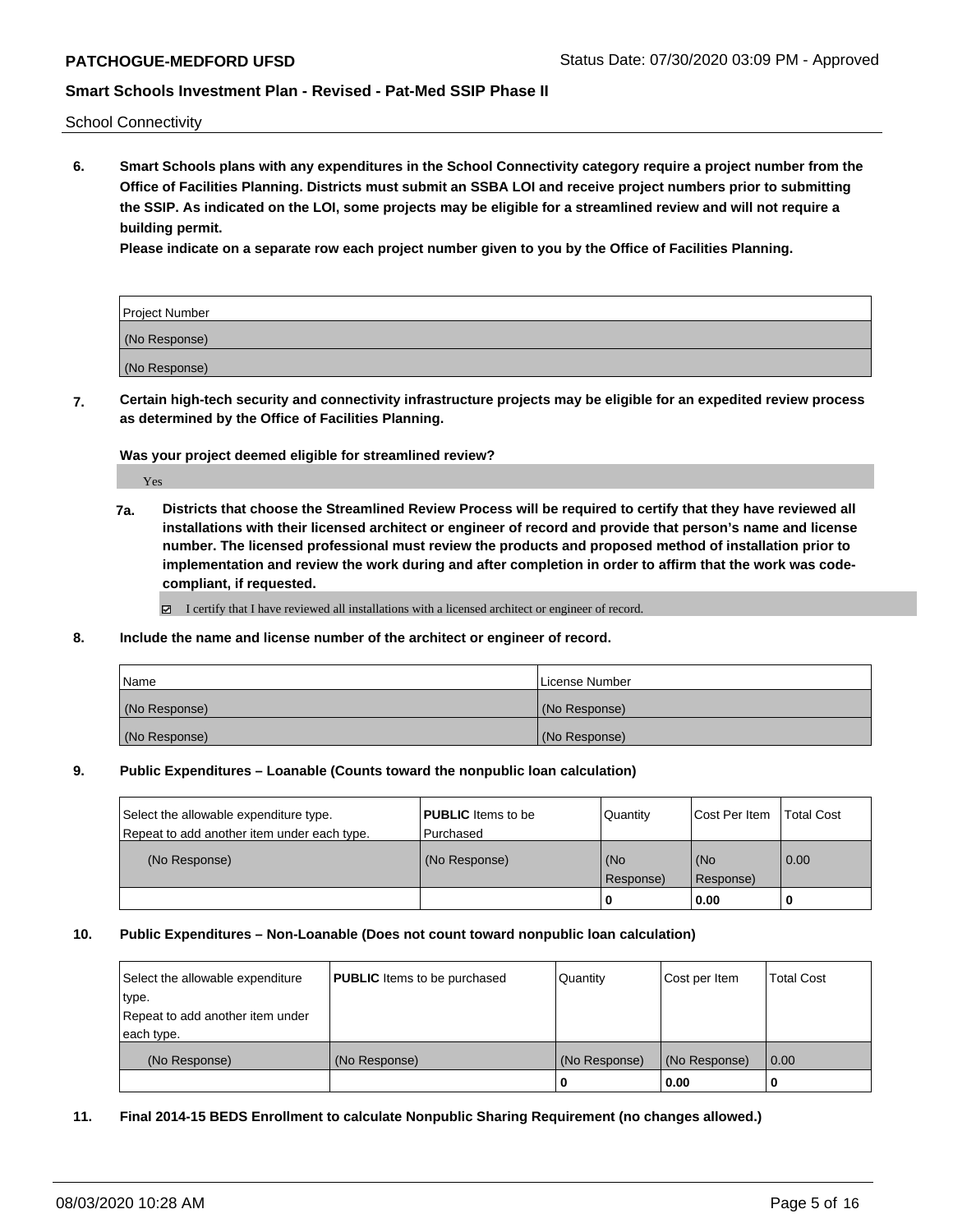School Connectivity

|            | l Public Enrollment | Nonpublic Enrollment | <b>Total Enrollment</b> | I Nonpublic Percentage |
|------------|---------------------|----------------------|-------------------------|------------------------|
| Enrollment | 7,661               | 337                  | 7.998.00                | .4.21                  |

# **12. Total Public Budget - Loanable (Counts toward the nonpublic loan calculation)**

|                                                    | Public Allocations | <b>Estimated Nonpublic Loan</b><br>Amount | Estimated Total Sub-Allocations |
|----------------------------------------------------|--------------------|-------------------------------------------|---------------------------------|
| Network/Access Costs                               | 0.00               | 0.00                                      | 0.00                            |
| School Internal Connections and 0.00<br>Components |                    | 0.00                                      | 0.00                            |
| Other                                              | 0.00               | 0.00                                      | 0.00                            |
| Totals:                                            | 0.00               | 0                                         |                                 |

# **13. Total Public Budget – Non-Loanable (Does not count toward the nonpublic loan calculation)**

|                                                   | Sub-<br>Allocation |
|---------------------------------------------------|--------------------|
| Network/Access Costs                              | 0.00               |
| <b>Outside Plant Costs</b>                        | 0.00               |
| <b>School Internal Connections and Components</b> | 0.00               |
| <b>Professional Services</b>                      | 0.00               |
| Testing                                           | 0.00               |
| Other Upfront Costs                               | 0.00               |
| <b>Other Costs</b>                                | 0.00               |
| Totals:                                           | 0.00               |

# **14. School Connectivity Totals**

|                          | Total Sub-Allocations |
|--------------------------|-----------------------|
| Total Loanable Items     | 0.00                  |
| Total Non-Ioanable Items | 0.00                  |
| Totals:                  | 0                     |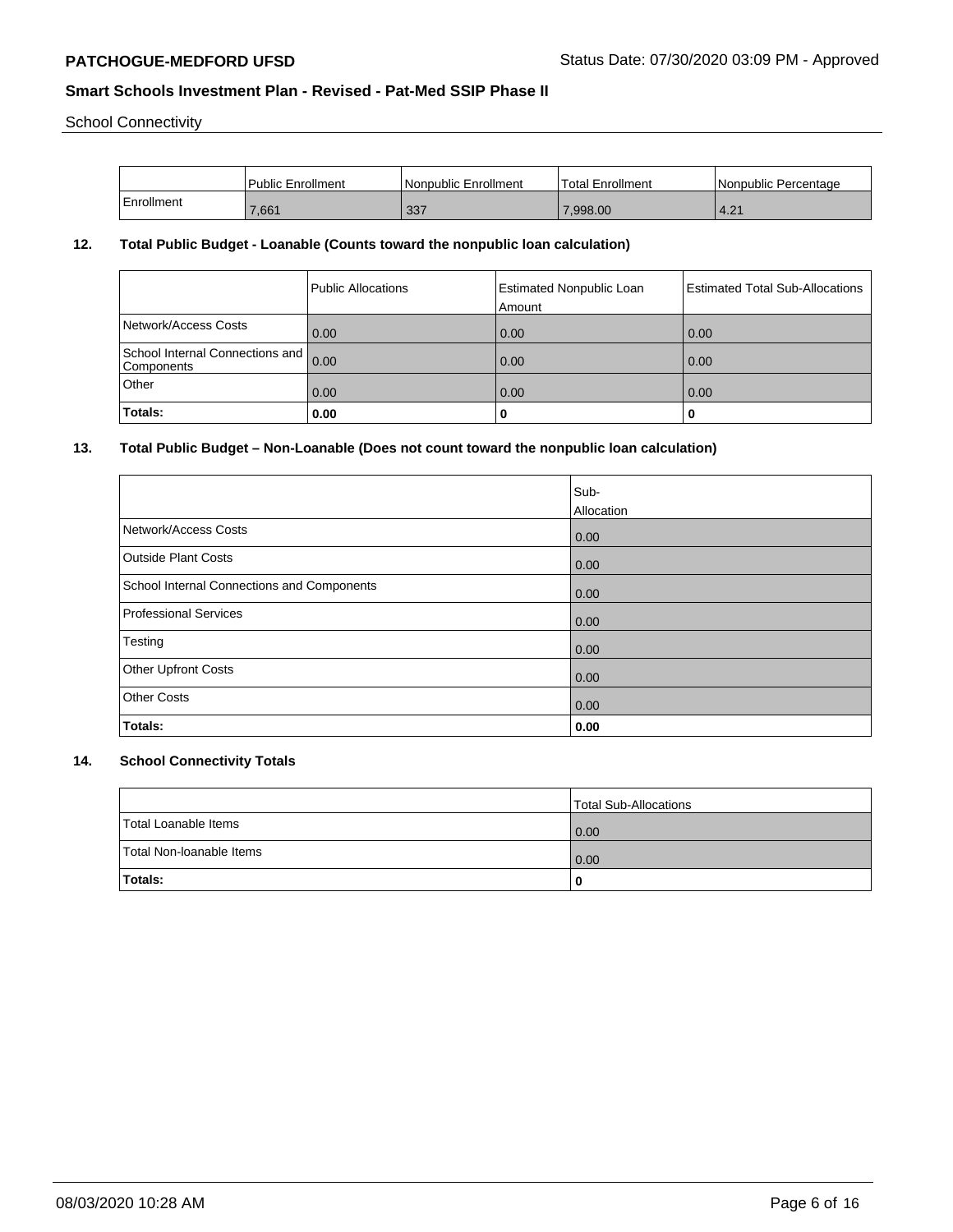Community Connectivity (Broadband and Wireless)

**1. Describe how you intend to use Smart Schools Bond Act funds for high-speed broadband and/or wireless connectivity projects in the community.**

(No Response)

**2. Please describe how the proposed project(s) will promote student achievement and increase student and/or staff access to the Internet in a manner that enhances student learning and/or instruction outside of the school day and/or school building.**

(No Response)

**3. Community connectivity projects must comply with all the necessary local building codes and regulations (building and related permits are not required prior to plan submission).**

 $\Box$  I certify that we will comply with all the necessary local building codes and regulations.

**4. Please describe the physical location of the proposed investment.**

(No Response)

**5. Please provide the initial list of partners participating in the Community Connectivity Broadband Project, along with their Federal Tax Identification (Employer Identification) number.**

| <b>Project Partners</b> | l Federal ID # |
|-------------------------|----------------|
| (No Response)           | (No Response)  |

**6. Please detail the type, quantity, per unit cost and total cost of the eligible items under each sub-category.**

| Select the allowable expenditure | Item to be purchased | Quantity      | Cost per Item | <b>Total Cost</b> |
|----------------------------------|----------------------|---------------|---------------|-------------------|
| type.                            |                      |               |               |                   |
| Repeat to add another item under |                      |               |               |                   |
| each type.                       |                      |               |               |                   |
| (No Response)                    | (No Response)        | (No Response) | (No Response) | 0.00              |
|                                  |                      | o             | 0.00          |                   |

**7. If you are submitting an allocation for Community Connectivity, complete this table.**

**Note that the calculated Total at the bottom of the table must equal the Total allocation for this category that you entered in the SSIP Overview overall budget.**

|                                    | Sub-Allocation |
|------------------------------------|----------------|
| Network/Access Costs               | (No Response)  |
| Outside Plant Costs                | (No Response)  |
| <b>Tower Costs</b>                 | (No Response)  |
| <b>Customer Premises Equipment</b> | (No Response)  |
| <b>Professional Services</b>       | (No Response)  |
| Testing                            | (No Response)  |
| <b>Other Upfront Costs</b>         | (No Response)  |
| <b>Other Costs</b>                 | (No Response)  |
| Totals:                            | 0.00           |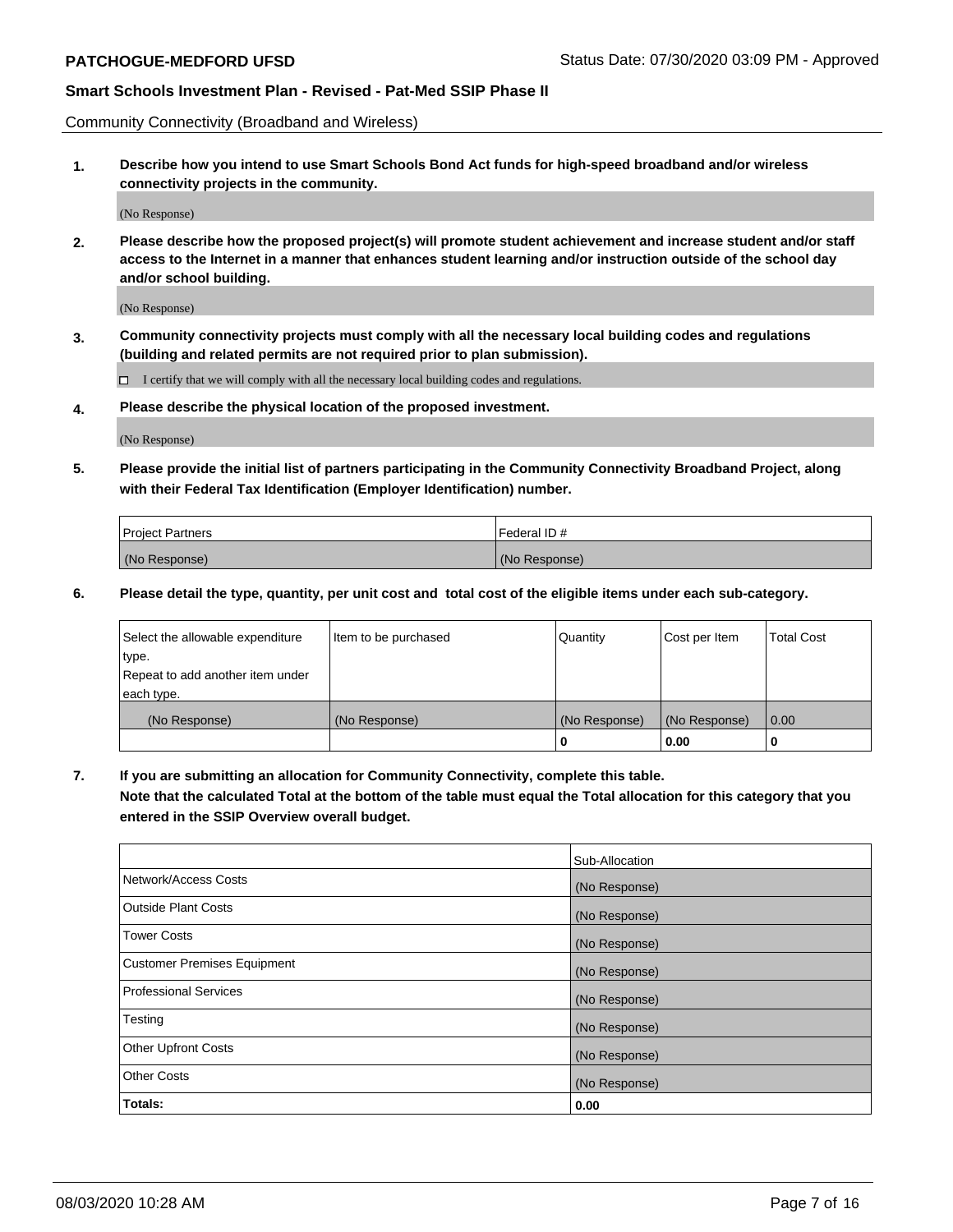## Classroom Learning Technology

**1. In order for students and faculty to receive the maximum benefit from the technology made available under the Smart Schools Bond Act, their school buildings must possess sufficient connectivity infrastructure to ensure that devices can be used during the school day. Smart Schools Investment Plans must demonstrate that sufficient infrastructure that meets the Federal Communications Commission's 100 Mbps per 1,000 students standard currently exists in the buildings where new devices will be deployed, or is a planned use of a portion of Smart Schools Bond Act funds, or is under development through another funding source. Smart Schools Bond Act funds used for technology infrastructure or classroom technology investments must increase the number of school buildings that meet or exceed the minimum speed standard of 100 Mbps per 1,000 students and staff within 12 months. This standard may be met on either a contracted 24/7 firm service or a "burstable" capability. If the standard is met under the burstable criteria, it must be:**

**1. Specifically codified in a service contract with a provider, and**

**2. Guaranteed to be available to all students and devices as needed, particularly during periods of high demand, such as computer-based testing (CBT) periods.**

**Please describe how your district already meets or is planning to meet this standard within 12 months of plan submission.**

The district currently operates with a 1 Gbps Internet connection that was installed August of 2018.

- **1a. If a district believes that it will be impossible to meet this standard within 12 months, it may apply for a waiver of this requirement, as described on the Smart Schools website. The waiver must be filed and approved by SED prior to submitting this survey.**
	- By checking this box, you are certifying that the school district has an approved waiver of this requirement on file with the New York State Education Department.
- **2. Connectivity Speed Calculator (Required). If the district currently meets the required speed, enter "Currently Met" in the last box: Expected Date When Required Speed Will be Met.**

|                         | l Number of<br>Students | Required Speed<br>l in Mbps | Current Speed in Expected Speed<br><b>Mbps</b> | to be Attained  | <b>Expected Date</b><br>When Required<br>Within 12 Months ISpeed Will be Met l |
|-------------------------|-------------------------|-----------------------------|------------------------------------------------|-----------------|--------------------------------------------------------------------------------|
| <b>Calculated Speed</b> | 7.661                   | 766.10                      | 1G <sub>b</sub>                                | 1G <sub>b</sub> | Met                                                                            |

**3. If the district wishes to have students and staff access the Internet from wireless devices within the school building, or in close proximity to it, it must first ensure that it has a robust Wi-Fi network in place that has sufficient bandwidth to meet user demand.**

**Please describe how you have quantified this demand and how you plan to meet this demand.**

The Patchogue-Medford School District is currently utilizing a comprehensive wireless solution that provides WiFi access to all district technology devices and instructional spaces. Although the original solution was developed to maximize expansive coverage across the district, it has been found there are some weak coverage areas and require additional bandwidth. The growing demands of district technology and the acquisition of many classroom-learning devices have increased the need for enhanced wireless coverage, density and throughput to meet the performance requirements of many Internet and instructional software resources. In order to meet this ever-growing demand and required wireless performance, the district will be pursuing the acquisition and implementation of a new wireless solution that will provide enhanced bandwidth and access by many student devices across the district. The subsequent submission, Phase 3, will detail this new solution and will be submitted shortly after this Phase 2 submission.

**4. All New York State public school districts are required to complete and submit an Instructional Technology Plan survey to the New York State Education Department in compliance with Section 753 of the Education Law and per Part 100.12 of the Commissioner's Regulations.**

**Districts that include educational technology purchases as part of their Smart Schools Investment Plan must have a submitted and approved Instructional Technology Plan survey on file with the New York State Education Department.**

By checking this box, you are certifying that the school district has an approved Instructional Technology Plan survey on file with the New York State Education Department.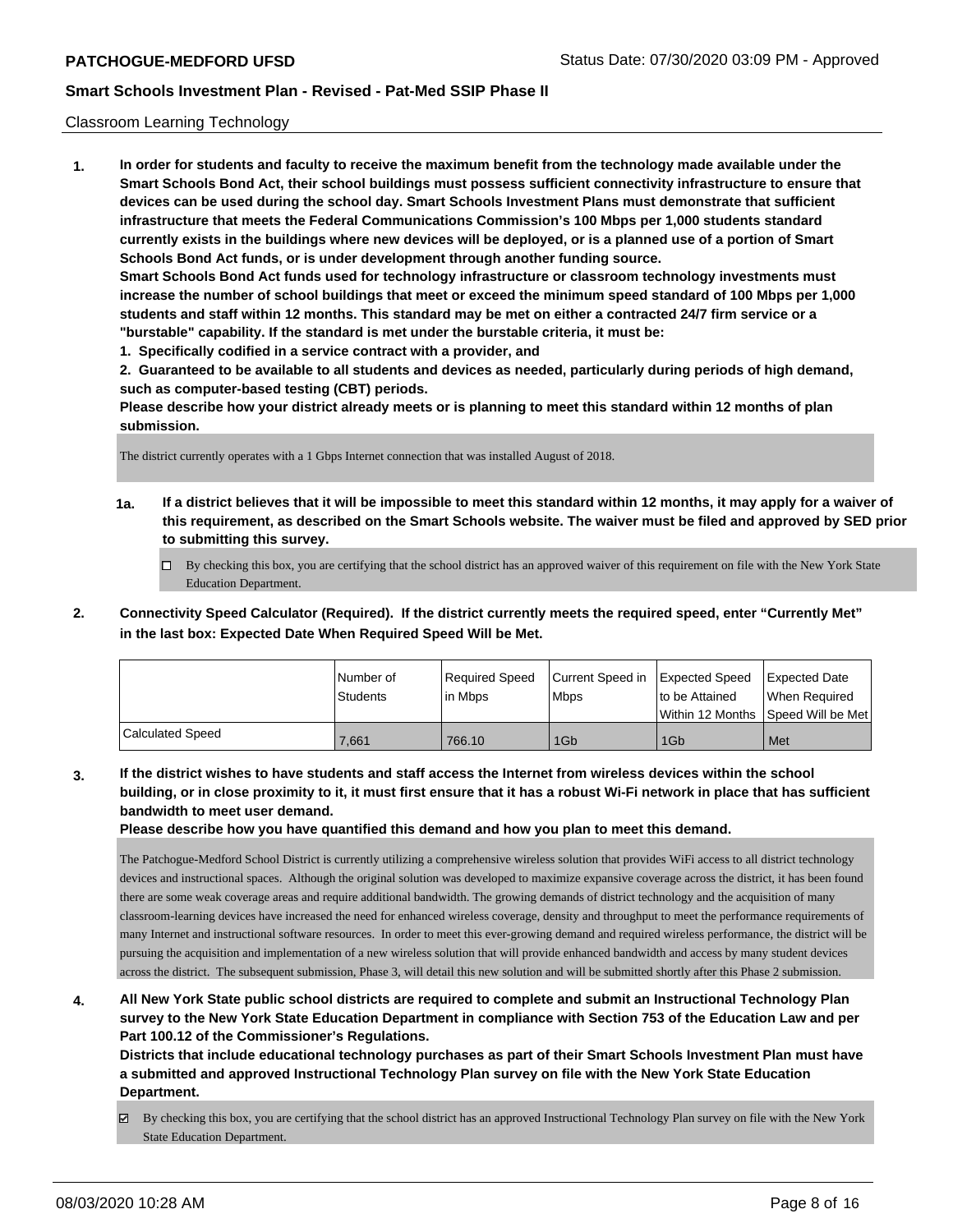#### Classroom Learning Technology

# **5. Describe the devices you intend to purchase and their compatibility with existing or planned platforms or systems. Specifically address the adequacy of each facility's electrical, HVAC and other infrastructure necessary to install and support the operation of the planned technology.**

The District is currently implementing technologies included in the Phase I submission, which have provided enhanced access to classroom learning devices and the replacement of immediate technology needs that were specified in our 5-year device replacement plan. This next submission, Phase II, will lend to the growing demand of device accessibility, as well as the replacement of Interactive Displays and developing new collaborative computer labs. In this Phase 2 submission, we are looking to include replacement Interactive Displays to replace projectors that are thoroughly utilized in each classroom and are reaching the end of their usable life. Additionally, the district has been working to expand the use of cloud collaboration software suites, and increasing the accessibility to such software platforms through the use of mobile device carts to complement the existing computer labs. In this plan, we intend to purchase new mobile devices and mobile carts that will provide additional classroom accessibility to students and will not require upgraded electrical or facilities. The district is also looking to enhance the layout of existing computer labs at the Elementary levels, by providing new computer lab furniture that will lend to the collaborative workspace of the 21st century student. We will utilize newly purchased devices that were approved in Phase 1 of our Smart Schools Plan, while allowing these new mobile desks and chairs to encourage collaborative project based learning and compliment the creative learning styles of our students.

All of the devices in the submission of this phase will meet the needs of our current facility spaces and require minimal retrofits for these accommodations. The Interactive Displays will be replacing existing failed projectors and the computer labs will be utilizing wireless network accessibility and mobile cart storage solutions, which use existing electric in the current computer labs.

#### **6. Describe how the proposed technology purchases will:**

- **> enhance differentiated instruction;**
- **> expand student learning inside and outside the classroom;**
- **> benefit students with disabilities and English language learners; and**
- **> contribute to the reduction of other learning gaps that have been identified within the district.**

**The expectation is that districts will place a priority on addressing the needs of students who struggle to succeed in a rigorous curriculum. Responses in this section should specifically address this concern and align with the district's Instructional Technology Plan (in particular Question 2 of E. Curriculum and Instruction: "Does the district's instructional technology plan address the needs of students with disabilities to ensure equitable access to instruction, materials and assessments?" and Question 3 of the same section: "Does the district's instructional technology plan address the provision of assistive technology specifically for students with disabilities to ensure access to and participation in the general curriculum?")**

**In addition, describe how the district ensures equitable access to instruction, materials and assessments and participation in the general curriculum for both SWD and English Language Learners/Multilingual Learners (ELL/MLL) students.**

Within this submission, the District is asking for technologies to enhance and differentiate instruction. Interactive Displays will replace projectors and non-interactive whiteboards. The Interactive Displays will provide teachers and students with 21st-century instruction tools. Teachers and students will be able to interact directly with the surface where information is displayed. The mobile laptop carts provide teachers the necessary tools to enhance their lessons with resources that only technology can provide. The cloud suite the District is implementing provides collaboration and interactivity, which require mobile devices such as the requested laptops and carts.

With the previous submission and approval, the District purchased elementary laptops currently being used in Computer Labs. With this submission approval, the District would purchase new furniture for these spaces. The furniture chosen allows for collaborative and moveable workspaces. The furniture allows for students to work in groups or pods, and for teachers to maneuver and alter classroom layouts to best fit their teaching needs. The installation of the proposed technologies allows students to more frequently use collaborative and interactive tools the District is implementing. As students become more familiar using tools such as these in the classroom, student's comfort and familiarity with them will encourage their use outside of the classroom. The cloud platform that we have chosen can is accessible from any device with an internet connection. Using the Interactive Displays, Laptop Carts, and new lab furniture, teachers can show how the learning suite works and how it will enhance collaboration and differentiate instruction for students.

English language learners and students with learning gaps will benefit from the introduction of these technologies as they provide alternative learning opportunities. The mobile carts allow for immersive readers, translations, interaction, and feedback as they are using the devices. Interactive Displays give students a visual experience and, when necessary, an interactive display that they can touch or move on their own to differentiate instruction.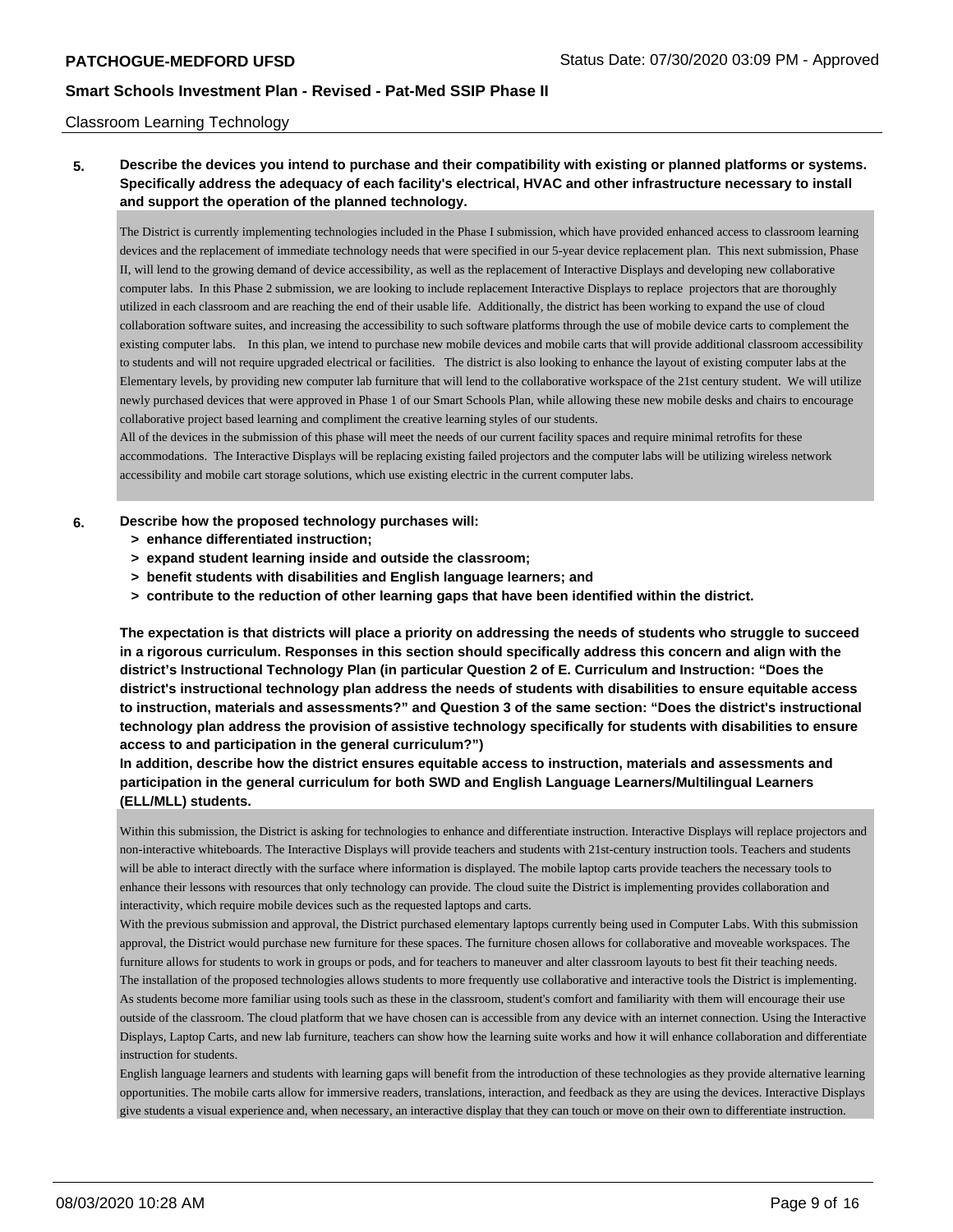#### Classroom Learning Technology

**7. Where appropriate, describe how the proposed technology purchases will enhance ongoing communication with parents and other stakeholders and help the district facilitate technology-based regional partnerships, including distance learning and other efforts.**

The proposed technology, specifically the improvement of the elementary computer lab furniture and the mobile devices carts , will enhance the ability for students to explore new platforms that lend to the use of distance learning methods. We have been growing our use of the Office 365 collaborative software suite, as well as exploring integrating Learning Management Solutions such as Schoology and Microsoft Teams, that will further develop distance learning opportunities, while also improving communication methods for the student-to-teacher and teacher-to-parent. These solutions offer modes of communication for the students and teachers to interact in a safe and controlled environment, while also allowing parents to monitor their students work through parent portal features.

**8. Describe the district's plan to provide professional development to ensure that administrators, teachers and staff can employ the technology purchased to enhance instruction successfully.**

**Note: This response should be aligned and expanded upon in accordance with your district's response to Question 1 of F. Professional Development of your Instructional Technology Plan: "Please provide a summary of professional development offered to teachers and staff, for the time period covered by this plan, to support technology to enhance teaching and learning. Please include topics, audience and method of delivery within your summary."**

The district has added two full-time Instructional Technology staff that work with teachers to help them incorporate technology into their lessons. This team works in classrooms with teachers as well as provide training during the professional development periods before and after school. Teachers can also make appointments during preparation periods, lunch periods, or before or after school and receive individual training from these Instructional Technology team. Teachers also receive training in the form of workshops offered through grade level, department, team and faculty meetings.

K-2 Teachers: Professional development occurs on iPads in the classroom, iRead, Learning A-Z, and other apps that will support small group and differentiated instruction. Provided by Instructional Technology team, directors, lead teachers and coaches.

3-6 Teachers: Professional development to support Microsoft Office 365, Windows 10/Mac OS X, Eschool, Learning A-Z and other apps that will support small group and differentiated instruction. Provided by Instructional Technology team, directors, lead teachers and coaches.

-8 Teachers: Professional development to support Microsoft Office 365, Windows 10/Mac OS X, best practices for cloud collaboration learning, Eschool, and other apps that will support small group and differentiated instruction. Provided by Instructional Technology team, directors, lead teachers and coaches.

9-12 Teachers: Professional development to support Microsoft Office 365, Windows 10/Mac OS X, best practices for cloud collaboration learning, Eschool, and other apps that will support small group and differentiated instruction. Provided by Instructional Technology team, directors, lead teachers and coaches.

Administrators: Professional Development to support Microsoft Office 365, Frontline, Eschool, organizational tools, data reports and other relevant apps. Provided by Assistant Superintendent for Instruction and Curriculum, directors, and Instructional Technology team.

All of these training strategies will be employed to help teachers gain comfort with new technology, understand the functionality, and apply it to classroom instruction in order to enhance and support teaching and learning in classrooms.

**9. Districts must contact one of the SUNY/CUNY teacher preparation programs listed on the document on the left side of the page that supplies the largest number of the district's new teachers to request advice on innovative uses and best practices at the intersection of pedagogy and educational technology.**

 $\boxtimes$  By checking this box, you certify that you have contacted the SUNY/CUNY teacher preparation program that supplies the largest number of your new teachers to request advice on these issues.

#### **9a. Please enter the name of the SUNY or CUNY Institution that you contacted.**

SUNY Stony Brook

**9b. Enter the primary Institution phone number.**

631-632-7783

**9c. Enter the name of the contact person with whom you consulted and/or will be collaborating with on innovative uses of technology and best practices.**

Thomas Draghi and Daniel Lukasczyk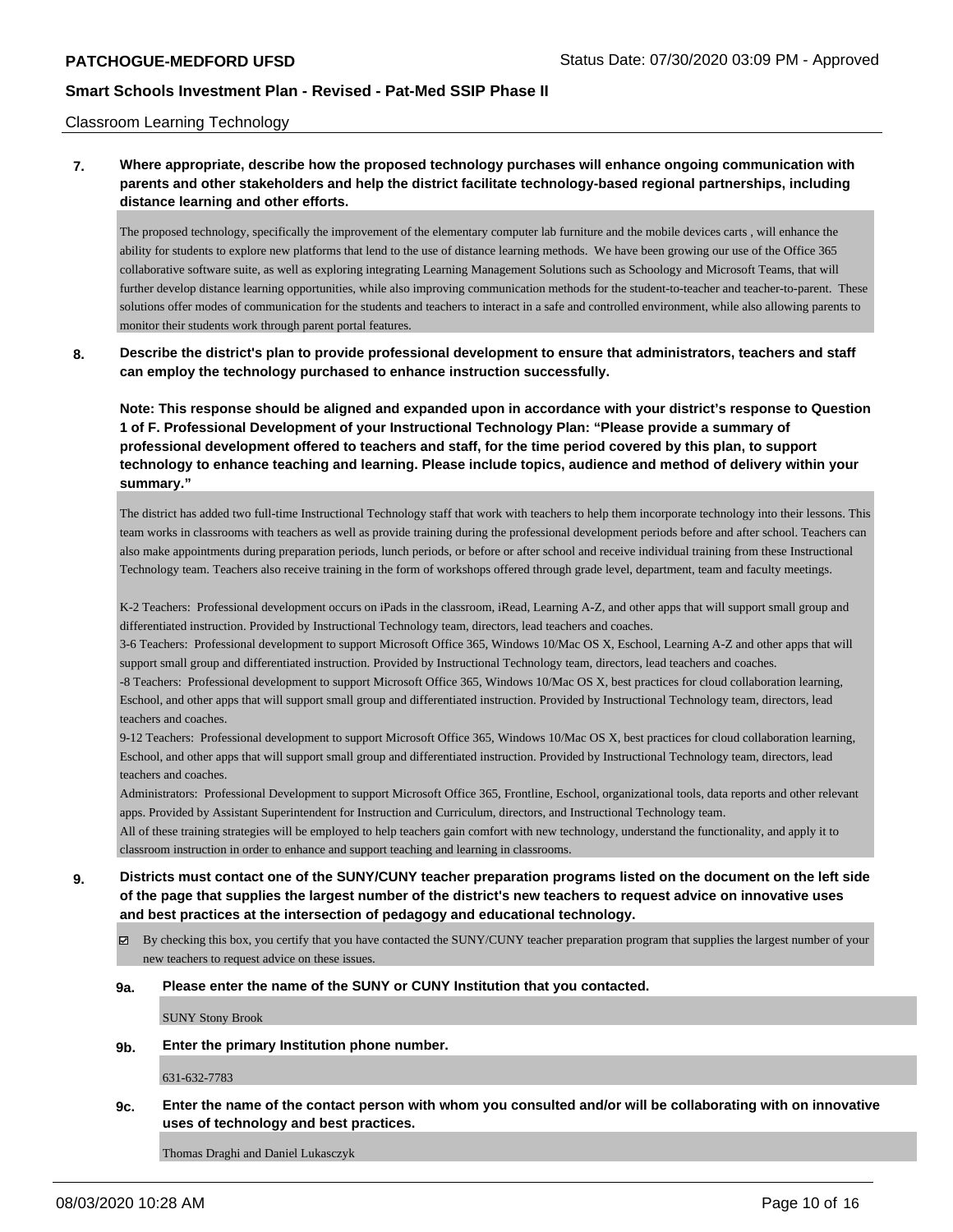#### Classroom Learning Technology

**10. To ensure the sustainability of technology purchases made with Smart Schools funds, districts must demonstrate a long-term plan to maintain and replace technology purchases supported by Smart Schools Bond Act funds. This sustainability plan shall demonstrate a district's capacity to support recurring costs of use that are ineligible for Smart Schools Bond Act funding such as device maintenance, technical support, Internet and wireless fees, maintenance of hotspots, staff professional development, building maintenance and the replacement of incidental items. Further, such a sustainability plan shall include a long-term plan for the replacement of purchased devices and equipment at the end of their useful life with other funding sources.**

 $\boxtimes$  By checking this box, you certify that the district has a sustainability plan as described above.

**11. Districts must ensure that devices purchased with Smart Schools Bond funds will be distributed, prepared for use, maintained and supported appropriately. Districts must maintain detailed device inventories in accordance with generally accepted accounting principles.**

By checking this box, you certify that the district has a distribution and inventory management plan and system in place.

**12. Please detail the type, quantity, per unit cost and total cost of the eligible items under each sub-category.**

| Select the allowable expenditure<br>type. | Item to be Purchased        | Quantity | Cost per Item | <b>Total Cost</b> |
|-------------------------------------------|-----------------------------|----------|---------------|-------------------|
| Repeat to add another item under          |                             |          |               |                   |
| each type.                                |                             |          |               |                   |
| Interactive Whiteboards                   | <b>Interactive Displays</b> | 50       | 1.900.00      | 95,000,00         |
| <b>Laptop Computers</b>                   | Laptops                     | 108      | 1.000.00      | 108,000.00        |
| <b>Other Costs</b>                        | Mobile Laptop Cart          | 3        | 2,500.00      | 7,500.00          |
| <b>Other Costs</b>                        | <b>Computer Lab Chairs</b>  | 252      | 150.00        | 37,800,00         |
| <b>Other Costs</b>                        | <b>Computer Lab Tables</b>  | 112      | 500.00        | 56,000,00         |
|                                           |                             | 525      | 6.050.00      | 304,300           |

## **13. Final 2014-15 BEDS Enrollment to calculate Nonpublic Sharing Requirement (no changes allowed.)**

|            | l Public Enrollment | Nonpublic Enrollment | <b>Total Enrollment</b> | Nonpublic<br>Percentage |
|------------|---------------------|----------------------|-------------------------|-------------------------|
| Enrollment | 7,661               | 337                  | 7.998.00                | 4.21                    |

## **14. If you are submitting an allocation for Classroom Learning Technology complete this table.**

|                          | Public School Sub-Allocation | <b>Estimated Nonpublic Loan</b><br>Amount<br>(Based on Percentage Above) | <b>Estimated Total Public and</b><br>Nonpublic Sub-Allocation |
|--------------------------|------------------------------|--------------------------------------------------------------------------|---------------------------------------------------------------|
| Interactive Whiteboards  | 95,000.00                    | 911.11                                                                   | 95,911.11                                                     |
| <b>Computer Servers</b>  | (No Response)                | 0.00                                                                     | 0.00                                                          |
| <b>Desktop Computers</b> | (No Response)                | 0.00                                                                     | 0.00                                                          |
| <b>Laptop Computers</b>  | 108,000.00                   | 1,035.78                                                                 | 109,035.78                                                    |
| <b>Tablet Computers</b>  | (No Response)                | 0.00                                                                     | 0.00                                                          |
| <b>Other Costs</b>       | 101,300.00                   | 971.53                                                                   | 102,271.53                                                    |
| Totals:                  | 304,300.00                   | 2,918                                                                    | 307,218                                                       |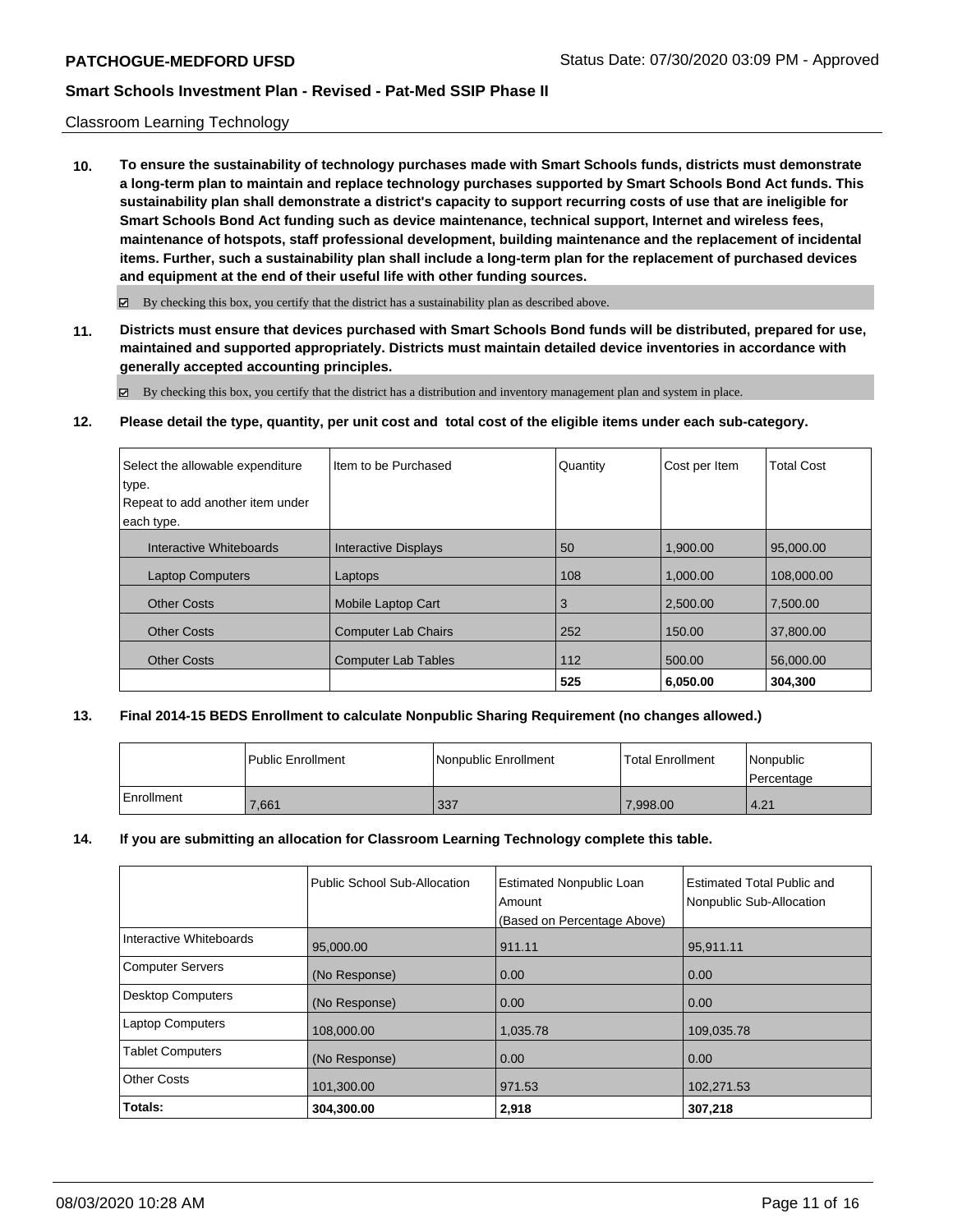#### Pre-Kindergarten Classrooms

**1. Provide information regarding how and where the district is currently serving pre-kindergarten students and justify the need for additional space with enrollment projections over 3 years.**

(No Response)

- **2. Describe the district's plan to construct, enhance or modernize education facilities to accommodate prekindergarten programs. Such plans must include:**
	- **Specific descriptions of what the district intends to do to each space;**
	- **An affirmation that new pre-kindergarten classrooms will contain a minimum of 900 square feet per classroom;**
	- **The number of classrooms involved;**
	- **The approximate construction costs per classroom; and**
	- **Confirmation that the space is district-owned or has a long-term lease that exceeds the probable useful life of the improvements.**

(No Response)

**3. Smart Schools Bond Act funds may only be used for capital construction costs. Describe the type and amount of additional funds that will be required to support ineligible ongoing costs (e.g. instruction, supplies) associated with any additional pre-kindergarten classrooms that the district plans to add.**

(No Response)

**4. All plans and specifications for the erection, repair, enlargement or remodeling of school buildings in any public school district in the State must be reviewed and approved by the Commissioner. Districts that plan capital projects using their Smart Schools Bond Act funds will undergo a Preliminary Review Process by the Office of Facilities Planning.**

**Please indicate on a separate row each project number given to you by the Office of Facilities Planning.**

| Project Number |  |
|----------------|--|
| (No Response)  |  |
|                |  |

**5. Please detail the type, quantity, per unit cost and total cost of the eligible items under each sub-category.**

| Select the allowable expenditure | Item to be purchased | Quantity      | Cost per Item | <b>Total Cost</b> |
|----------------------------------|----------------------|---------------|---------------|-------------------|
| type.                            |                      |               |               |                   |
| Repeat to add another item under |                      |               |               |                   |
| each type.                       |                      |               |               |                   |
| (No Response)                    | (No Response)        | (No Response) | (No Response) | 0.00              |
|                                  |                      | U             | 0.00          |                   |

**6. If you have made an allocation for Pre-Kindergarten Classrooms, complete this table. Note that the calculated Total at the bottom of the table must equal the Total allocation for this category that you entered in the SSIP Overview overall budget.**

|                                          | Sub-Allocation |
|------------------------------------------|----------------|
| Construct Pre-K Classrooms               | (No Response)  |
| Enhance/Modernize Educational Facilities | (No Response)  |
| <b>Other Costs</b>                       | (No Response)  |
| Totals:                                  | 0.00           |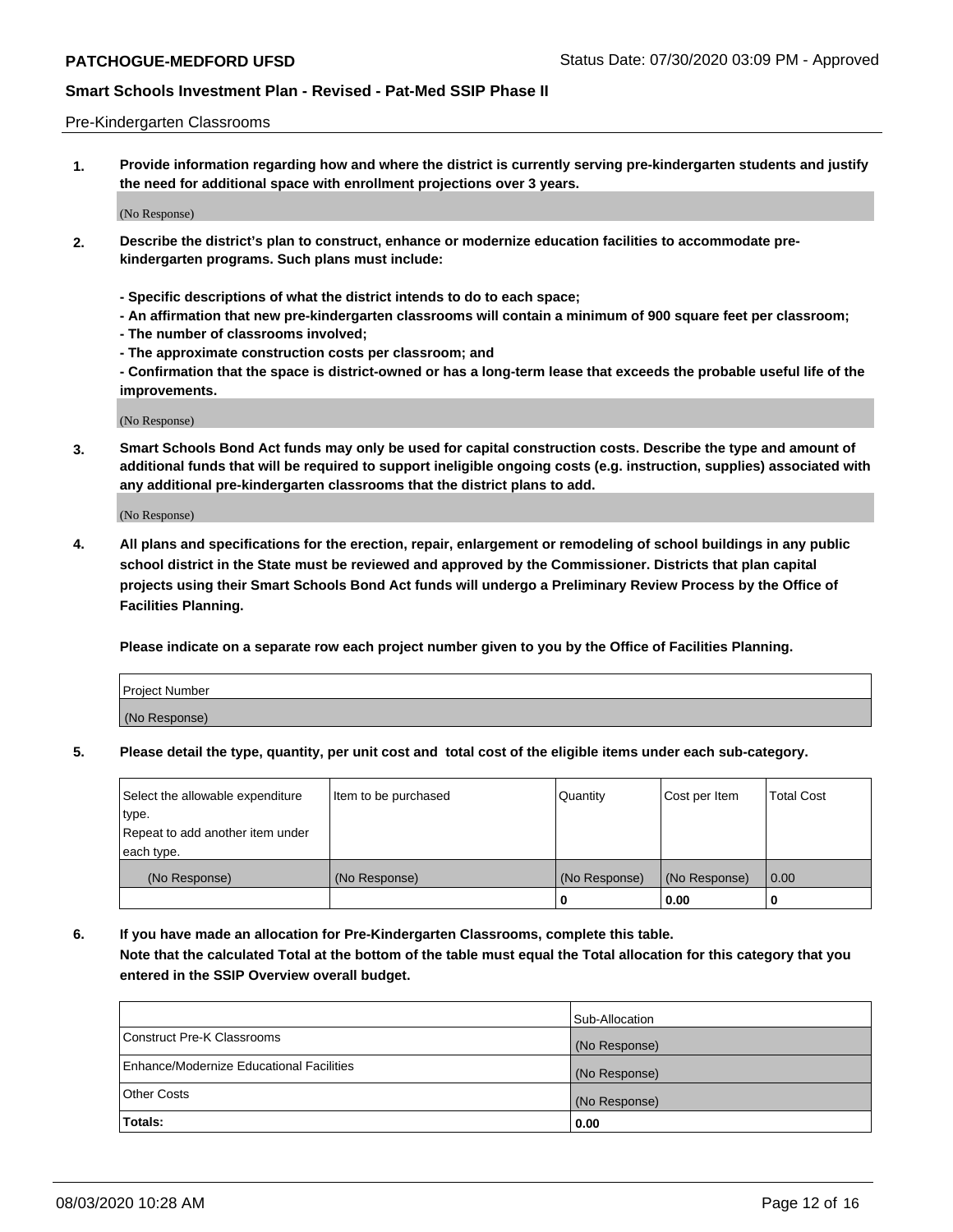Replace Transportable Classrooms

**1. Describe the district's plan to construct, enhance or modernize education facilities to provide high-quality instructional space by replacing transportable classrooms.**

(No Response)

**2. All plans and specifications for the erection, repair, enlargement or remodeling of school buildings in any public school district in the State must be reviewed and approved by the Commissioner. Districts that plan capital projects using their Smart Schools Bond Act funds will undergo a Preliminary Review Process by the Office of Facilities Planning.**

**Please indicate on a separate row each project number given to you by the Office of Facilities Planning.**

| Project Number |  |
|----------------|--|
|                |  |
|                |  |
|                |  |
| (No Response)  |  |
|                |  |
|                |  |

**3. For large projects that seek to blend Smart Schools Bond Act dollars with other funds, please note that Smart Schools Bond Act funds can be allocated on a pro rata basis depending on the number of new classrooms built that directly replace transportable classroom units.**

**If a district seeks to blend Smart Schools Bond Act dollars with other funds describe below what other funds are being used and what portion of the money will be Smart Schools Bond Act funds.**

(No Response)

**4. Please detail the type, quantity, per unit cost and total cost of the eligible items under each sub-category.**

| Select the allowable expenditure | Item to be purchased | Quantity      | Cost per Item | Total Cost |
|----------------------------------|----------------------|---------------|---------------|------------|
| ∣type.                           |                      |               |               |            |
| Repeat to add another item under |                      |               |               |            |
| each type.                       |                      |               |               |            |
| (No Response)                    | (No Response)        | (No Response) | (No Response) | 0.00       |
|                                  |                      | u             | 0.00          |            |

**5. If you have made an allocation for Replace Transportable Classrooms, complete this table. Note that the calculated Total at the bottom of the table must equal the Total allocation for this category that you entered in the SSIP Overview overall budget.**

|                                                | Sub-Allocation |
|------------------------------------------------|----------------|
| Construct New Instructional Space              | (No Response)  |
| Enhance/Modernize Existing Instructional Space | (No Response)  |
| Other Costs                                    | (No Response)  |
| Totals:                                        | 0.00           |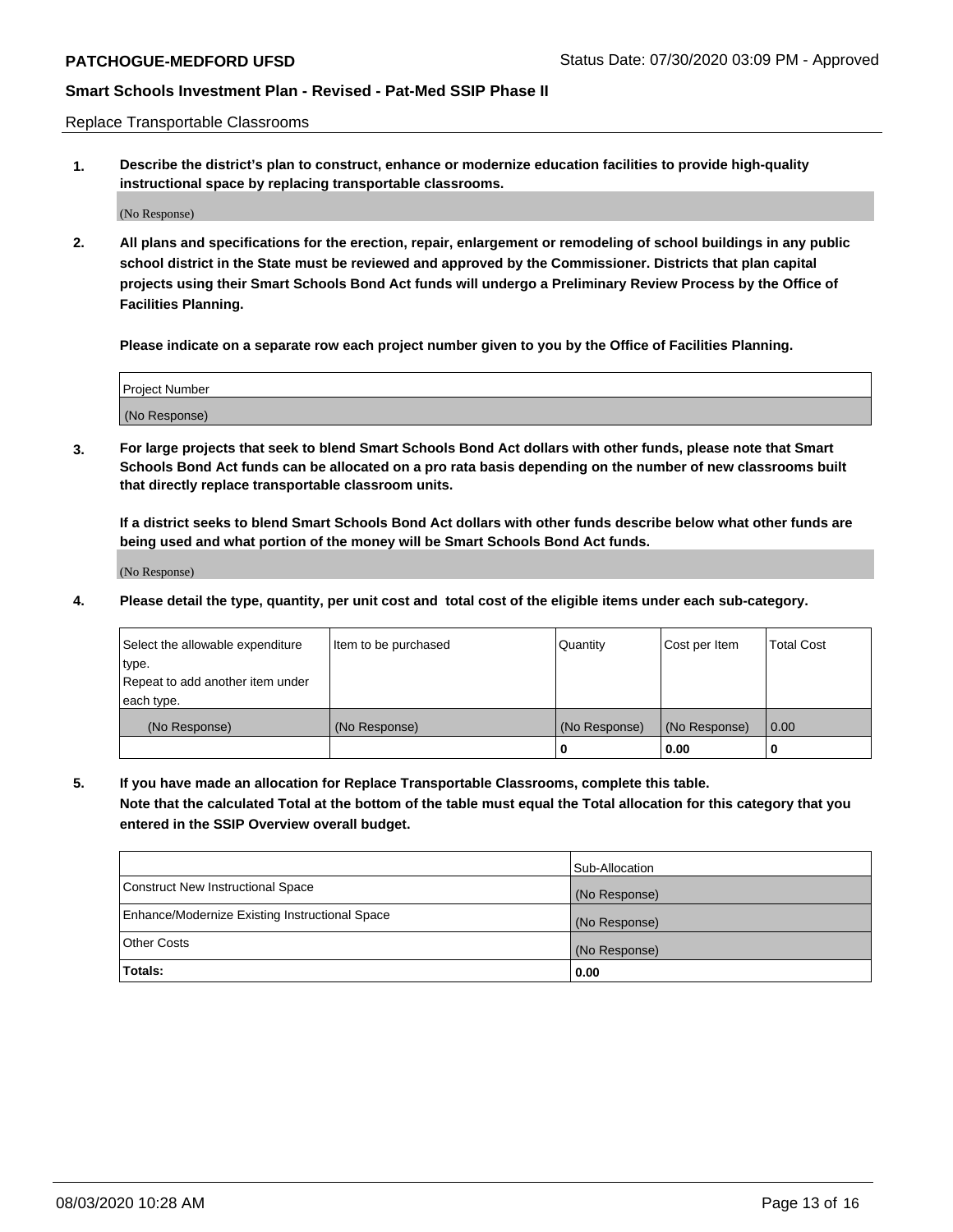High-Tech Security Features

**1. Describe how you intend to use Smart Schools Bond Act funds to install high-tech security features in school buildings and on school campuses.**

(No Response)

**2. All plans and specifications for the erection, repair, enlargement or remodeling of school buildings in any public school district in the State must be reviewed and approved by the Commissioner. Smart Schools plans with any expenditures in the High-Tech Security category require a project number from the Office of Facilities Planning. Districts must submit an SSBA LOI and receive project numbers prior to submitting the SSIP. As indicated on the LOI, some projects may be eligible for a streamlined review and will not require a building permit. Please indicate on a separate row each project number given to you by the Office of Facilities Planning.**

| <b>Project Number</b> |  |
|-----------------------|--|
| (No Response)         |  |

- **3. Was your project deemed eligible for streamlined Review?**
	- Yes
	- $\hfill \square$  No
- **4. Include the name and license number of the architect or engineer of record.**

| <b>Name</b>   | License Number |
|---------------|----------------|
| (No Response) | (No Response)  |

**5. Please detail the type, quantity, per unit cost and total cost of the eligible items under each sub-category.**

| Select the allowable expenditure | Item to be purchased | Quantity      | Cost per Item | <b>Total Cost</b> |
|----------------------------------|----------------------|---------------|---------------|-------------------|
| ∣type.                           |                      |               |               |                   |
| Repeat to add another item under |                      |               |               |                   |
| each type.                       |                      |               |               |                   |
| (No Response)                    | (No Response)        | (No Response) | (No Response) | 0.00              |
|                                  |                      | 0             | 0.00          |                   |

**6. If you have made an allocation for High-Tech Security Features, complete this table.**

**Enter each Sub-category Public Allocation based on the the expenditures listed in Table #5.**

|                                                      | Sub-Allocation |
|------------------------------------------------------|----------------|
| Capital-Intensive Security Project (Standard Review) | (No Response)  |
| <b>Electronic Security System</b>                    | (No Response)  |
| <b>Entry Control System</b>                          | (No Response)  |
| Approved Door Hardening Project                      | (No Response)  |
| <b>Other Costs</b>                                   | (No Response)  |
| Totals:                                              | 0.00           |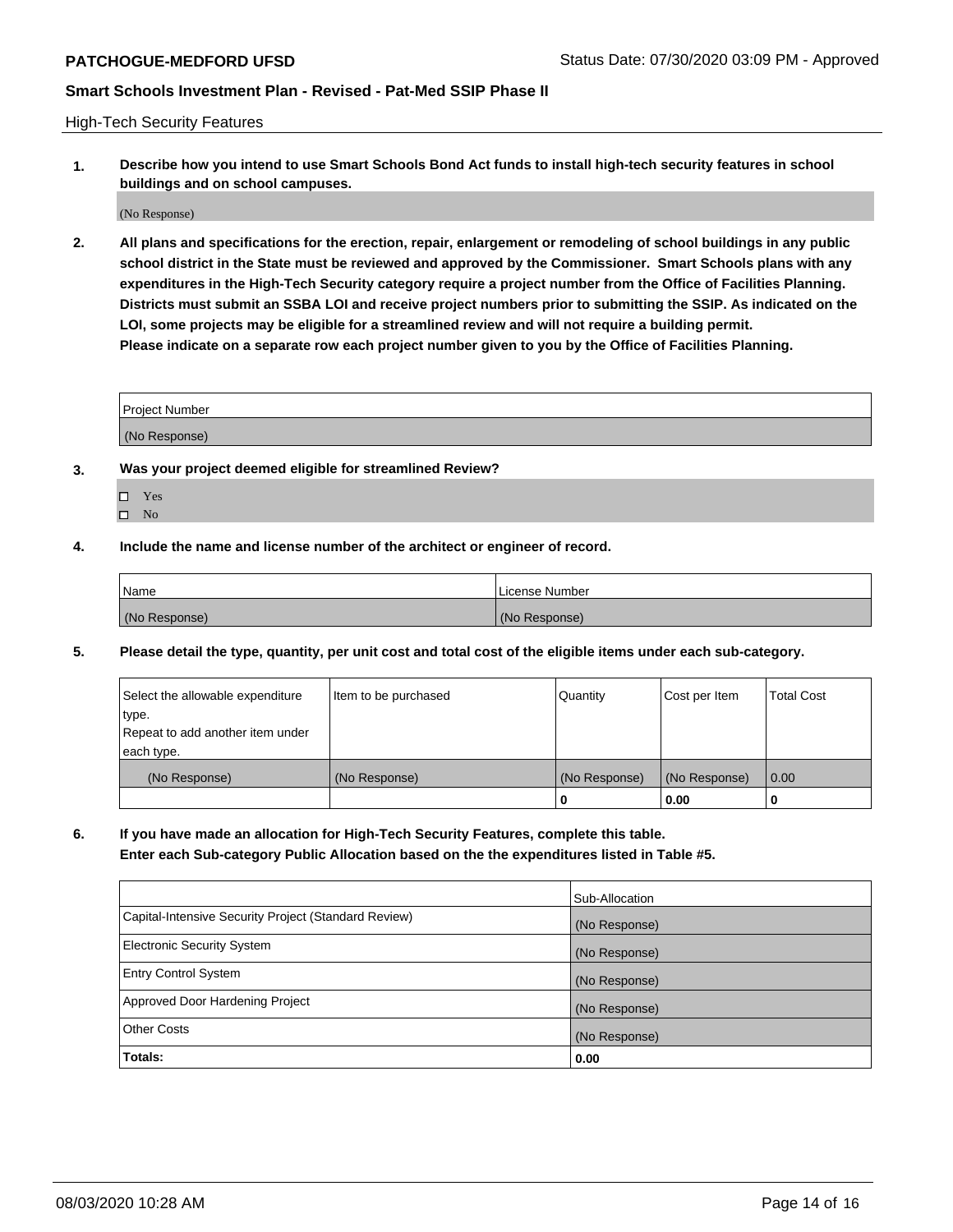Non-Public Schools

# **1. Describe your plan to utilize SSBA funds to purchase devices and loan to the nonpublic schools within your district. Please specify what devices have been requested by the nonpublic schools. If the nonpublic schools have not finalized requests, the district should provide the date nonpublic schools will submit the request by.**

The district has consulted with representatives of the non-public schools to identify a plan for the loan of purchased technologies to such schools within district boundaries. As per Smart Schools Bond Act Guidelines, the final amount available to Non-Public schools has been determined through the completion of our initial submission of the Smart Schools Investment Plan, thus denoting the amount of funds that will be allocated towards classroom learning technologies. Subsequent plan submissions will indicate any additional funds that will be allocated to Non Public schools within the allowable amount. See calculations below.

Regarding the loan of equipment to Non-Public Schools, the district will accept documentation from the Non-Public schools, detailing the request for classroom learning technologies that will be made available for loan, once the hardware has been purchased. The district will accept a request from Non-Public schools, no later than June 1st of the school year, stating the details for the type of equipment, specified quantities, and any additional information that will be helpful to the loan of the allowable technologies.

Upon receipt of the request from the Non-Public schools, the Patchogue-Medford School District will contact the Non-Public School within 30 days of the request to collaborate with school officials regarding the purchase of classroom learning technologies. Further determining a detailed implementation plan and reasonable timeline for the deployment of requested equipment.

The district has further engaged in conversations with the Non-Public schools to better understand the forthcoming request for classroom learning technologies that will be acquired through the allotted funds. At this time, the Non-Public schools are developing their plans to identify the quantities, cost and specifications of the requested equipment, based on the allocations that were determined through our calculations, noted below. It is anticipated that the Non-Public schools will be utilizing the full allocation of funds that have been calculated through the first submission of the Smart Schools Investment Plan.

**2. A final Smart Schools Investment Plan cannot be approved until school authorities have adopted regulations specifying the date by which requests from nonpublic schools for the purchase and loan of Smart Schools Bond Act classroom technology must be received by the district.**

By checking this box, you certify that you have such a plan and associated regulations in place that have been made public.

**2a. Please enter the date each year nonpublic schools must request loanable items from the school district. This date cannot be earlier than June 1 of the previous school year.**

June 1st

## **3. Final 2014-15 BEDS Enrollment to calculate Nonpublic Sharing Requirement (no changes allowed.)**

|            | <b>Public Enrollment</b> | l Nonpublic Enrollment | Total Enrollment | Nonpublic Percentage |
|------------|--------------------------|------------------------|------------------|----------------------|
| Enrollment | .661                     | 337                    | 7.998.00         | 4.21                 |

## **4. Nonpublic Loan Calculator**

|                                                        | Loanable     | Loanable   | Additional       | Estimated   | Previously | l Cumulative | <b>Final Per</b> | <b>Final Total</b> |
|--------------------------------------------------------|--------------|------------|------------------|-------------|------------|--------------|------------------|--------------------|
|                                                        | School       | Classroom  | l Nonpublic      | l Per Pupil | Approved   | Per Pupil    | Pupil Loan       | Loan               |
|                                                        | Connectivity | Technology | Loan             | Amount -    | Per Pupil  | l Loan       | Amount -         | Amount -           |
|                                                        |              |            | (Optional)       | This Plan   | Amount(s)  | Amount       | This Plan        | This Plan          |
| Required Nonpublic<br>Loan                             | 0.00         | 307.218.42 |                  | 39.72       | 241.34     | 250.00       | 8.66             | 2.918.42           |
| Final Adjusted Loan<br>- (If additional loan<br>funds) | 0.00         | 307.218.42 | (No<br>Response) | 39.72       | 241.34     | 250.00       | 8.66             | 2.918.42           |

## **5. Nonpublic Share**

|                                          | Final Per Pupil Amount | Final Nonpublic Loan Amount |
|------------------------------------------|------------------------|-----------------------------|
| Pending and Previously<br>Approved Plans | 241.34                 | 81,331.58                   |
| This Plan                                | 8.66                   | 2.918.42                    |
| Total                                    |                        |                             |